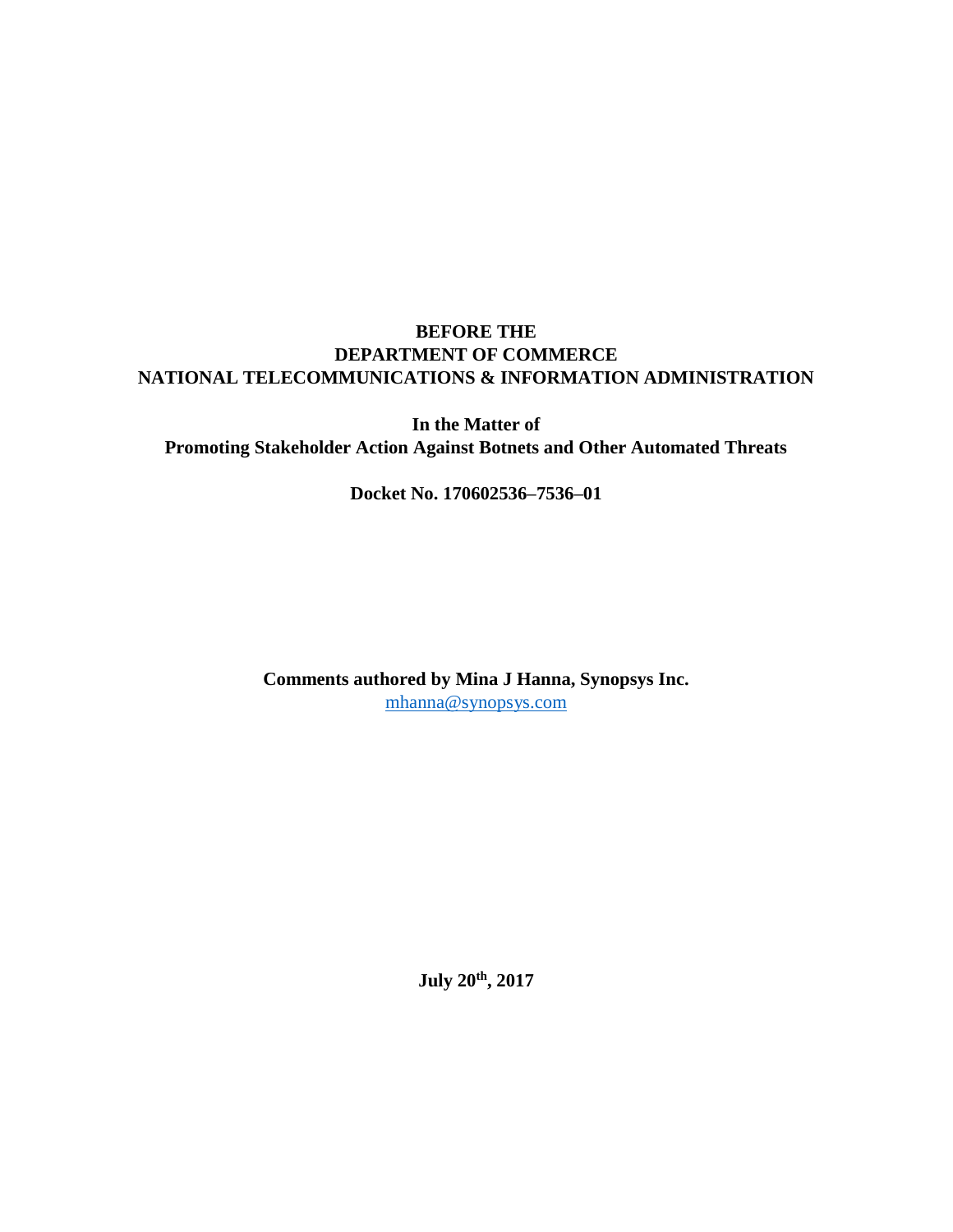## **I. INTRODUCTION**

l

We<sup>1</sup> greatly appreciate the opportunity to comment on the Department of Commerce, National Telecommunications and Information Administration ("NTIA") Request for Comment ("RFC") on the matter of "Promoting Stakeholder Action against Botnets and Other Automated Threats". In part, the RFC seeks to identify actions that can be taken to address automated and distributed threats to the digital ecosystem as part of the activity directed by the President in Executive Order 13800, ''Strengthening the Cybersecurity of Federal Networks and Critical Infrastructure.''<sup>2</sup> Through this (RFC), NTIA seeks broad input from all interested stakeholders including private industry, academia, civil society, and other security experts—on ways to improve industry's ability to reduce threats perpetuated by automated distributed attacks, such as botnets, and what role, if any, the U.S. Government should play in this area."

As indicated by the Presidential Executive Order, NTIA should expeditiously suggest risk management measures and mitigation strategies, to guard the Nation's critical IT infrastructure and secured national data from unauthorized access, intended to cause mischief, by maliciously disclosing or modifying such data and/or perturbing related services. Such perturbations and illegal access to restricted data could potentially elicit local, regional or national catastrophes on public safety, public health, national and economic security. The Presidential Executive Order urges Federal agencies to seamlessly integrate the Cybersecurity Framework<sup>3</sup> and key cybersecurity risk management standards and guidelines defined by the National Institute of Standards and Technology ("NIST"), to develop, implement, and continuously improve agencywide cybersecurity risk management processes that inform strategic, operational, and other enterprise risk decisions.

Accordingly, we composed the following comment in response to the NTIA RFC. We herein propose a strategy to subvert possible automated botnet attacks on critical national infrastructure. This strategy is an emerging long-term approach, which may prove to be promising for future research and development ("R&D"). Hence, we briefly discuss the role of the Federal government in promoting innovation in the cybersecurity field to secure the continuous development of future applications such as the Internet of Things ("IoT"), that will greatly impact the United States technological leadership and economic growth, and which may be also vulnerable to malicious attacks. In addition, we put forth policy suggestions for NTIA in leading interagency collaboration, promoting Federal investments in future R&D into this approach and maintaining a comprehensive understanding of cybersecurity risk.

<sup>&</sup>lt;sup>1</sup> This response to the NTIA Request for Comments represents the sole views of the author(s) and not the views, opinions or positions of the organizations of which the author(s) is a member, including Synopsys Inc.

<sup>&</sup>lt;sup>2</sup> Strengthening the Cybersecurity of Federal Networks and Critical Infrastructure, Exec. Order 13800, 82 FR 22391 (May 11, 2017).

<sup>3</sup> The Cybersecurity Framework: Implementation Guidance for Federal Agencies, NIST Interagency Report 8170.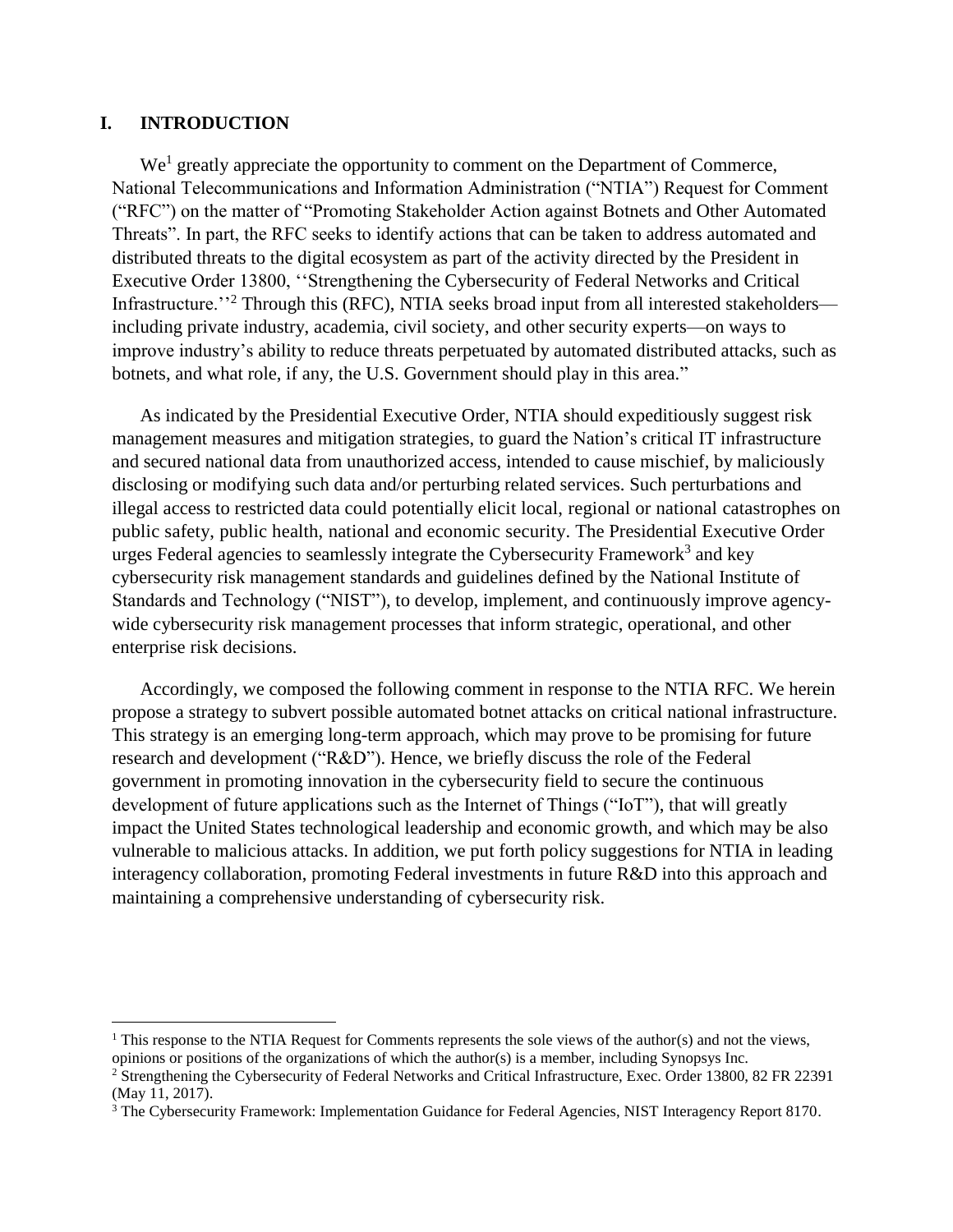#### **II. BACKGROUND**

l

Cybersecurity risk management comprises the full range of activities undertaken to protect IT and data from unauthorized access and other cyber threats, to maintain awareness of cyber threats, to detect anomalies and incidents adversely affecting IT and data, and to mitigate the impact of, respond to, and recover from incidents. Information sharing facilitates and supports these activities. the ever-evolving cyber threats, vulnerabilities, and opportunities that our nation faces.<sup>4</sup>

Cyber intelligence tools have markedly evolved over the past two decades. Big data systems and practices have been implemented within the cyber tools realm to detect anomalies on secured IT networks whereas machine learning algorithms have been deployed to predict future trends in the cybersecurity field. Despite the exceptional advancement in cyber tools and IT security, current risk management and mitigation technologies are largely reactive. They lack the ability to proactively differentiate between legitimate and malicious traffic from the source similar to in network address translation ("NAT") cases, which is commonly known as a Proxy problem. In often cases, this leads to the decisions undertaken by threat analysts to either block, pass, or redirect the suspect traffic to impact a large number of network users, not only the attacker.

The assets that may be targeted with such attacks render the matter of great importance to the United States national interest and constitute a grave threat to our national security. IoTs and mobile networks are the most at risk, and may be compromised with Botnets and Distributed Denial of Service Attacks ("DDOS"), which can also have catastrophic repercussions on the American public safety and public health. Today, automakers are increasingly outfitting their modern motor vehicles with sophisticated connected technologies that gather, process, store and transmit vast amounts of information for augmenting passenger entertainment and enhancing safety and vehicle performance. Many of these technologies that include Vehicle-to-Vehicle communication pose challenges in the cybersecurity, privacy and security domain. Enabling interconnected automated vehicles and enabling IoT applications in health, education, transportation and business render the need for fending attacks that might threaten the national infrastructure all the more necessary.

The last year, a number of government reports were released that acknowledge the growth and advancements in machine-learning, neural networks and artificial intelligence. The Defense Science Board ("DSB") Summer Study on Autonomy, and reports from the Joint Staff and Office of the Under Secretary of Defense for Acquisition, Technology and Logistics (USD(AT&L)), all emphasize the need to promote the application of ML and AI in DoD defense systems. Similarly, the Obama Administration released the "National Artificial Intelligence Research and Development Strategic Plan" and "Preparing for The Future of Artificial Intelligence", highlighting the importance of promoting the application of these technologies in many other non-defense industries.

<sup>4</sup> Strengthening the Cybersecurity of Federal Networks and Critical Infrastructure, Exec. Order 13800, 82 FR 22391 (May 11, 2017).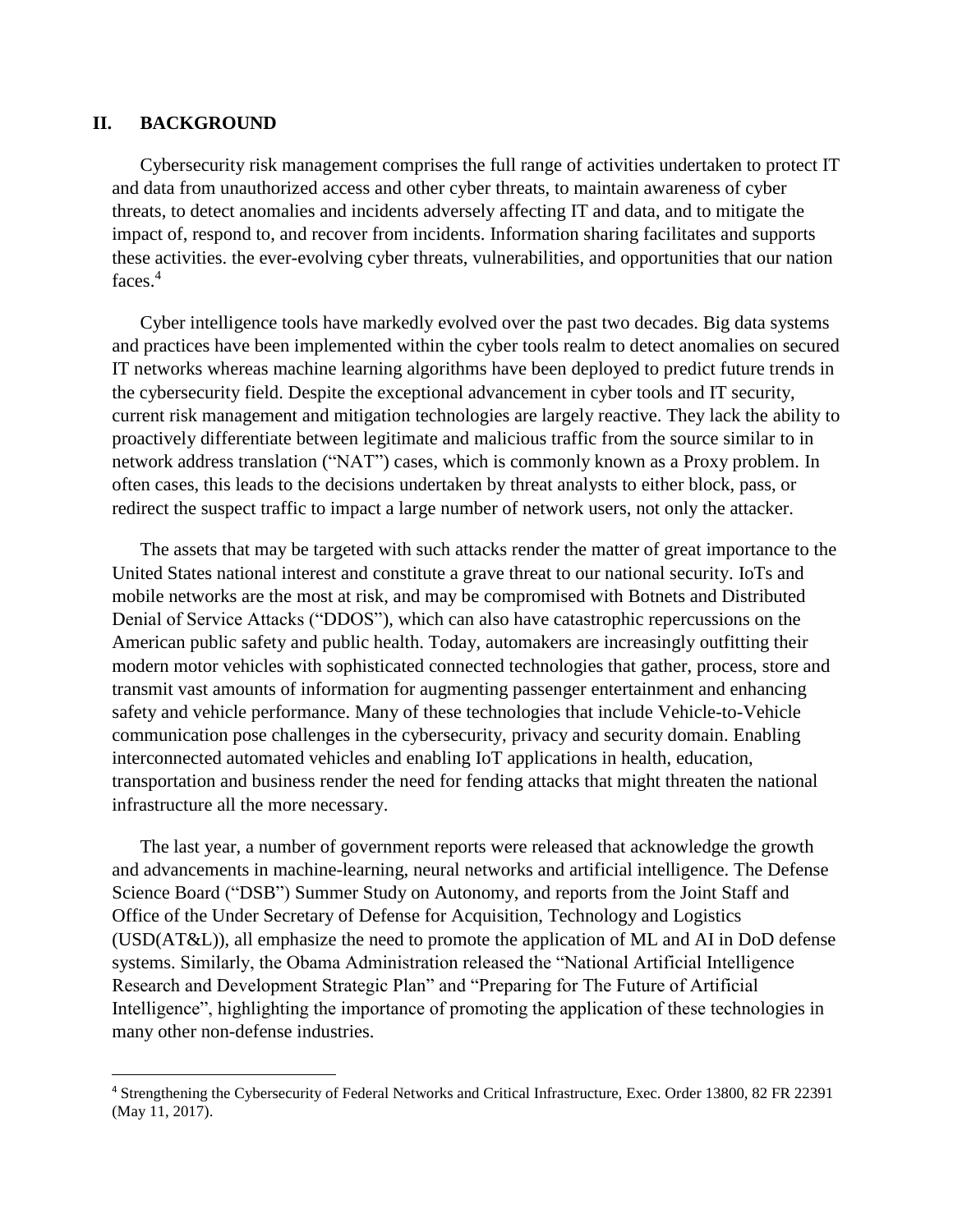We therefore propose to combine machine learning and cybersecurity. We propose a machine learning enabled honeypot scheme, designed to identify potential attacks as a cyber defense technology. Machine Learning unsupervised learning algorithms, such as logistic regression, Naïve Bayes classifiers, Support Vector Machines and Neural Networks can be devised to eliminate suspicious traffic and route it to a honeypot. Continuous training of the machine learning module using cyber threat intelligence provided by Akamai and Arbor, can train the machine learning module on distributed network traffic anomalies, and accelerate the learning curve of the routing machine. Equipping the honeypot with a machine learning module has the potential to make the honeypot more proactive in identifying and eliminating suspicious traffic aimed at compromising the compute resource or network to launch automated attacks on other nodes within the same or different networks. This scheme can better predict suspicious traffic by appropriately self-creating user profiles and ensuring false positives are kept at a minimum.

Instead of blocking traffic on perimeter which an attacker can evade by changing the source IP, this machine learning scheme will trap the attacker inside the honeypot. This design can potentially be capable to differentiate the incoming and outgoing traffic based on its behavioral characteristics. If a computer is infected by a rootkit or a bot, this scheme can differentiate between traffic initiated by the original user and traffic initiated by the bot from the same IP intended to infect other computing resources. This would resolve NAT problems as well.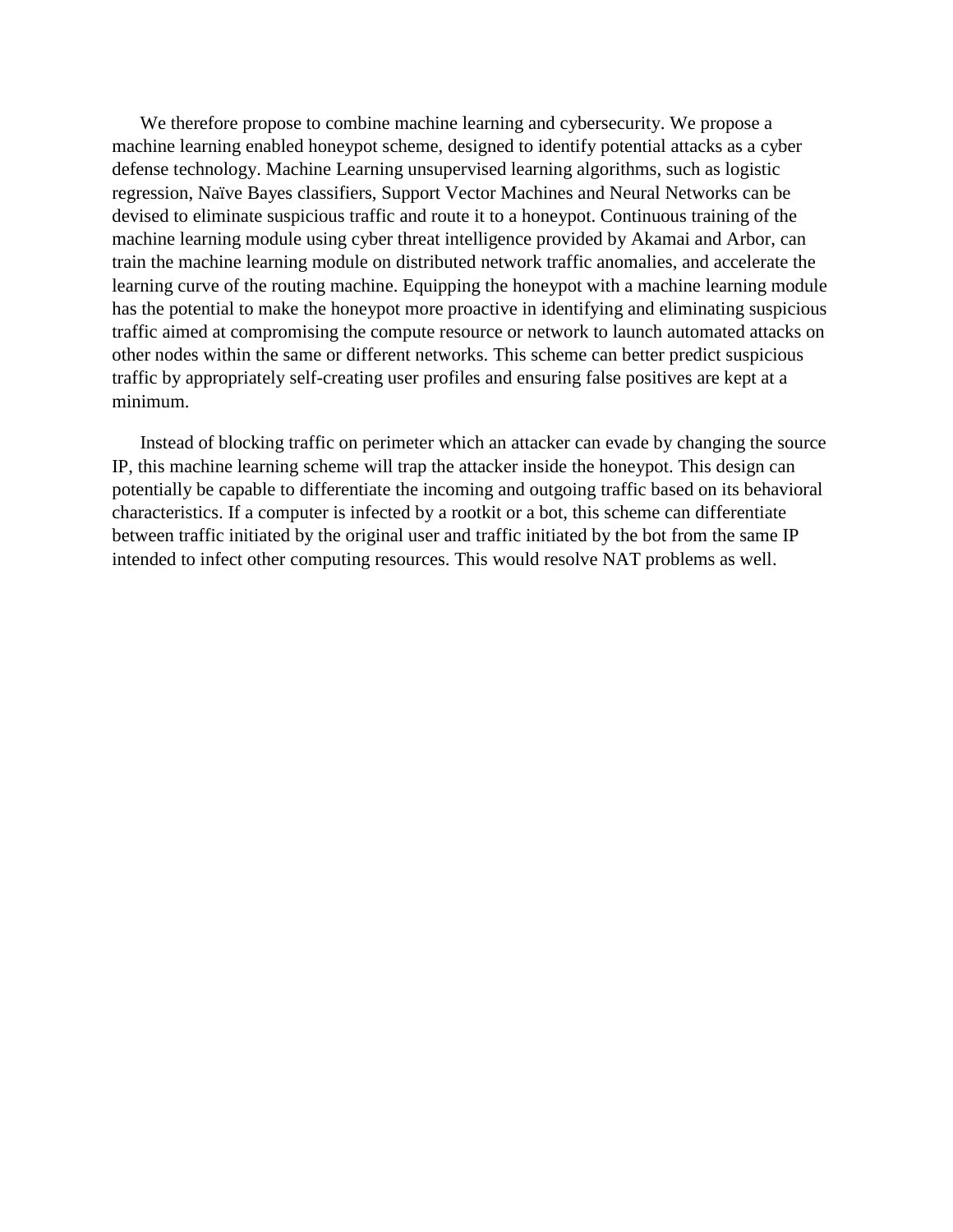## **III. TECHNICAL PROPOSAL**

The core of the machine learning enabled honeypot scheme we are proposing in this comment, is a Cyber Intelligent Router which consists of a network switching hub, a honey net, external cyber intelligence feed and a machine learning framework. At a high level, this router should be able to differentiate between legitimate and potentially malicious traffic from the same source, and send the legitimate traffic to the production network while forwarding the malicious traffic to the honey net.

The proposed solution is composed of the following:

- **1) Router running a machine-learning algorithm**
- **2) Honey net**
- **3) Threat intelligence**

The router is an Open Systems Interconnection ("OSI") model layer three device, typically placed in front of the network perimeter. This router runs a routing policy based on source Internet Protocol ("IP") address, and not on the destination IP address as the normal routers run. It is also running a Machine Learning module that can identify a malicious session from a stream of legitimate sessions, based on a set of traffic evaluation criteria. Based on the output of the session traffic, a decision to either pass the traffic to production or redirect it to a honey net will be taken.

High interaction honeynets employ a defense strategy that is passive in nature. They attempt to exhaust the attackers and offload the production servers from malicious traffic, by hosting a variety of services that imitate the production environment and making them available to the attackers. However, the honeynet we are proposing has several advantageous characteristics:

- a) Shadow copy of production: The honey net must be an identical copy of the running servers including but not limited to listening ports, running code, and database types. The goal behind having an identical honey net is to not allow the attacker to differentiate between the production services and the honey net.
- b) Scrambled data: To increase the level of camouflage of the honey, we add feed and/or store real data on the honey net but in a scrambled format. For instance, fake social security numbers mapped to incorrect names and addresses. The records integrity is modified in a way that it appears to provide a real value to the attacker but in effect, these records are of useless.
- c) Separation from production: An air gap should exist between the honey net and production servers. There shouldn't be any common infrastructure between the honey net and production environment or a network path from both entities. The Only connecting point is the routing machine.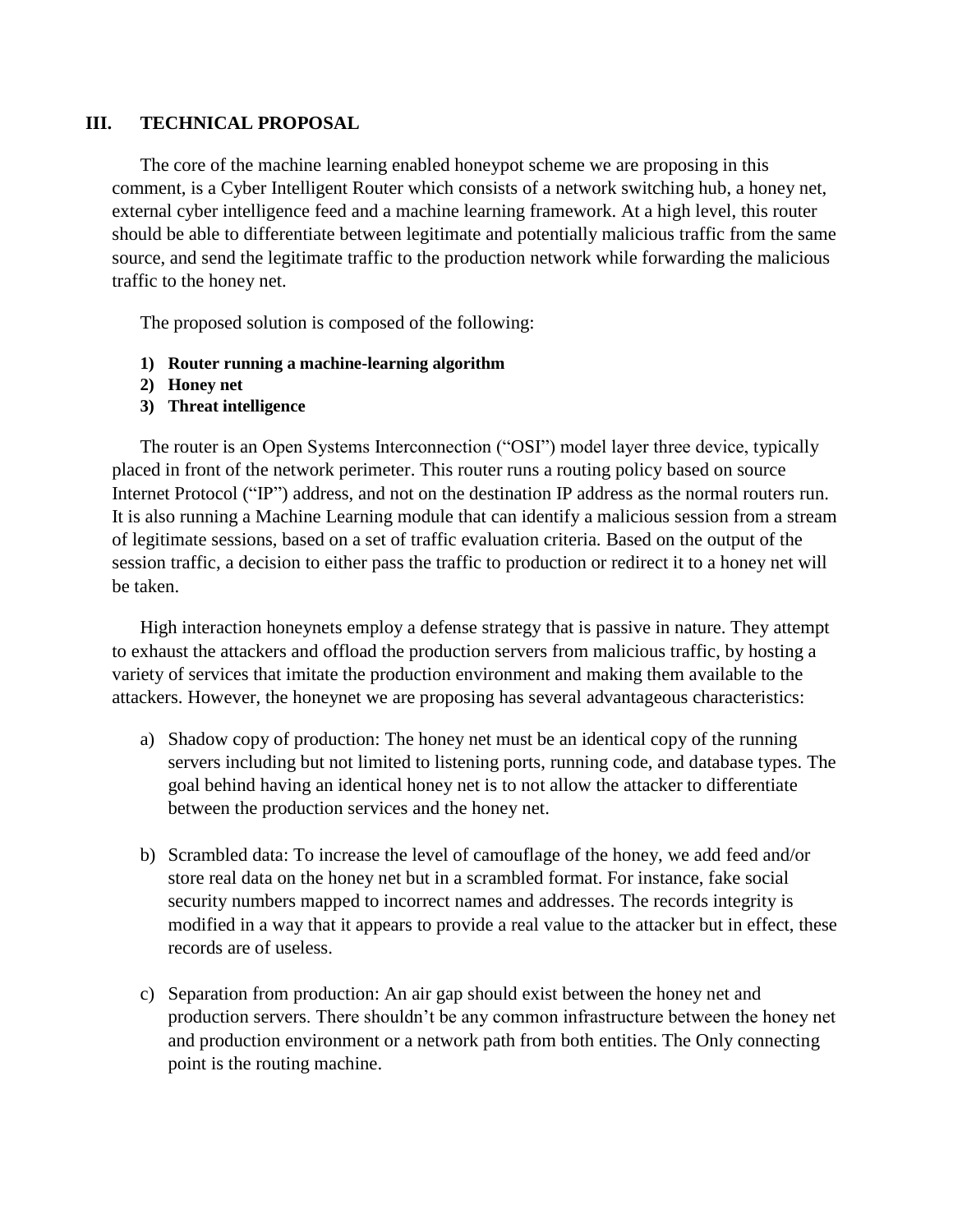Companies like Arbor and Akamai claim they have visibility into big swaths of internet traffic which uniquely positions them to run traffic analysis and assign reputation levels for IP addresses over the internet. The reputation evaluation process takes in consideration the type of traffic initiated and received by a particular IP address, location and other evaluation criteria.

The routing machine is to be placed as module of reverse proxy. Reverse proxy is a network device employed to publish applications to the internet. The reverse proxy terminates the connections and performs inspection to the payload then re-write the packet if necessary and send it to the backend application. The routing machine will be operating in two distinct modes. The learning mode, where the routing machine learns about the nature of the traffic and performs a baseline study for the nature of traffic hitting the network perimeter, and the decision-making mode.

#### **Learning mode**

The routing machine needs to learn about the type of traffic hitting the network perimeter in terms of resources, services, speed of request, payloads, and size. In addition, it accepts feeds from threat intelligence operators. Feeding all these parameters to the intelligent routing machine so it could be able to identify the malicious from legitimate sessions and access requests. The goal of the learning mode is to train the machine and fine tune the thresholds so decrease the possibility of receiving false positives or passing true positives.

#### **Decision making mode**

Once the routing machine matures enough and is ready to make decisions, the operation mode is switched from learning to decision making mode. This mode allows the routing machine not only to identify the malicious session but also redirect the traffic to the honey net.

#### **Use case**

Group of internet users are placed behind IP address translating device, typically a firewall or proxy where each utilizes the same egress IP address. One of the users attempted to attack the web site of the popular shopping company ABC. Company ABC has placed intelligent routing machine on its network perimeters. The routing machine will identify considerable traffic initiating from the same IP address. The routing machine will be able to identify the traffic of the attacker from entire legitimate traffic and forward it to honey net.

The attacker started to probe the production, however when his traffic has been redirected to the honey net, he didn't experience any difference in response because the honey net is responding in the same manner as production environment.

This solution was able to identify the malicious traffic not on the IP level but on the session level. Once the packet has been terminated at the reverse proxy, the routing machine decides if this traffic will be forwarded to the production or to the honey net. Therefore, increasing the burden on the attacker to detect if his traffic is going to the real targets or not. In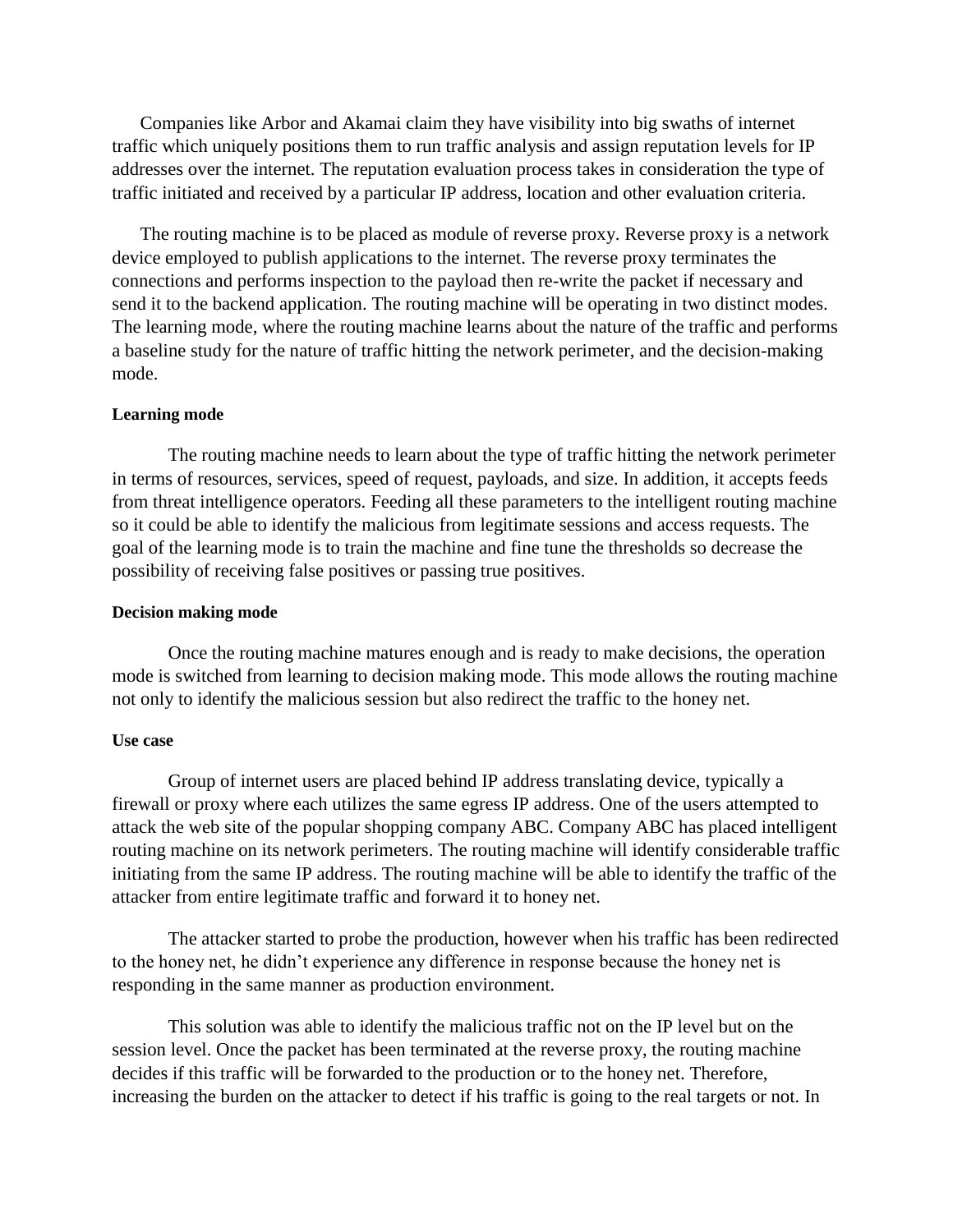the majority of current scenarios, when detecting they have been blocked, attackers can change their IP address. The security administrator cannot block IP addresses as they may block entire subnets with legitimate users to use their services due to the fact that one malicious user is hidden inside the network.

Additionally, this scheme will make attackers inadvertently work for us for free. Since the honey net represents an identical copy of the production, except that it does not store correct integral records. Assuming one of the attackers was able to compromise any of the honey net resources, it is likely that the production shares the same vulnerability. In essence, this should trigger the vulnerability management process to investigate, respond and remediate the production environment if necessary.

Currently available solutions make decisions on the network layer information, and this is insufficient to defend network perimeters against cyber-attacks. This proposal suggests making the decisions on the session layer and utilizing machine learning techniques to identify the malicious traffic, therefore enhancing the security outcome and increasing the robustness of critical IT infrastructure.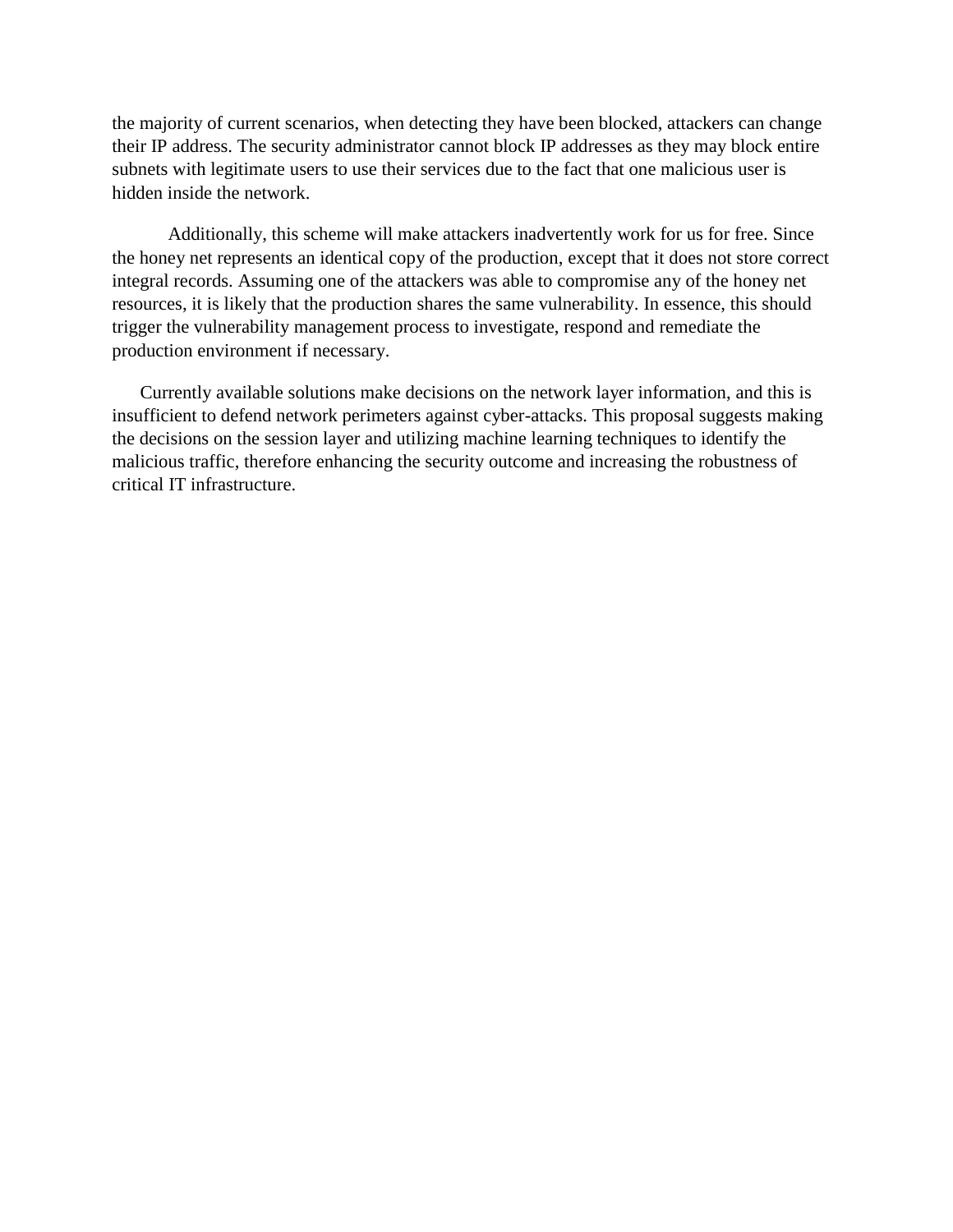# **IV. POLICY RECOMMENDATIONS**

#### INTERAGENCY COLLABORATION

NTIA should promote interagency collaboration, with the Secretary of Homeland Security, in coordination with the Secretary of Defense, the Attorney General, the Director of National Intelligence, the Director of the Federal Bureau of Investigation, the heads of appropriate sector-specific agencies, as defined in Presidential Policy Directive 21 of February 12, 2013 (Critical Infrastructure Security and Resilience), including the Federal Communication Commission and the Federal Trade Commission. This collaboration should aim at sharing knowledge, defining techniques, standards, best methods of employing long-term approaches and innovative technologies, such as Machine Learning and Artificial Intelligence, as outlined in this comment, to strengthen cybersecurity and risk management defenses for critical national infrastructure.

### MODERNIZATION OF FEDERAL IT

NTIA should study the technical feasibility, and cost effectiveness, including timelines, Federal budget limitations, and milestones, of consolidating any number of Federal agencies IT backend infrastructure to more modern architectures or transitioning a subset of IT support services, such as email, cloud storage and cybersecurity defense to these architectures.

NTIA's recommendations in this respect, should all be consistenc with section 227 of the Homeland Security Act (6 U.S.C. 148) and compliance with policies and practices issued in accordance with section 3553 of title 44, United States Code.

### PUBLIC-PRIVATE PARTNERSHIPS

NTIA should take a leadership position and promote an effective partnership with the private sector, especially companies focused on developing Machine Learning algorithms aimed at strengthening cyber defense tools.

### FEDERAL GOVERNMENT FUNDING

The Federal Government should aim to double its investment in the National Science Foundation ("NSF")'s Cybersecurity initiative and partnership to secure the Internet of Things from \$74.5 M to \$150M, in addition to supporting other R&D programs within DARPA and the DoD.